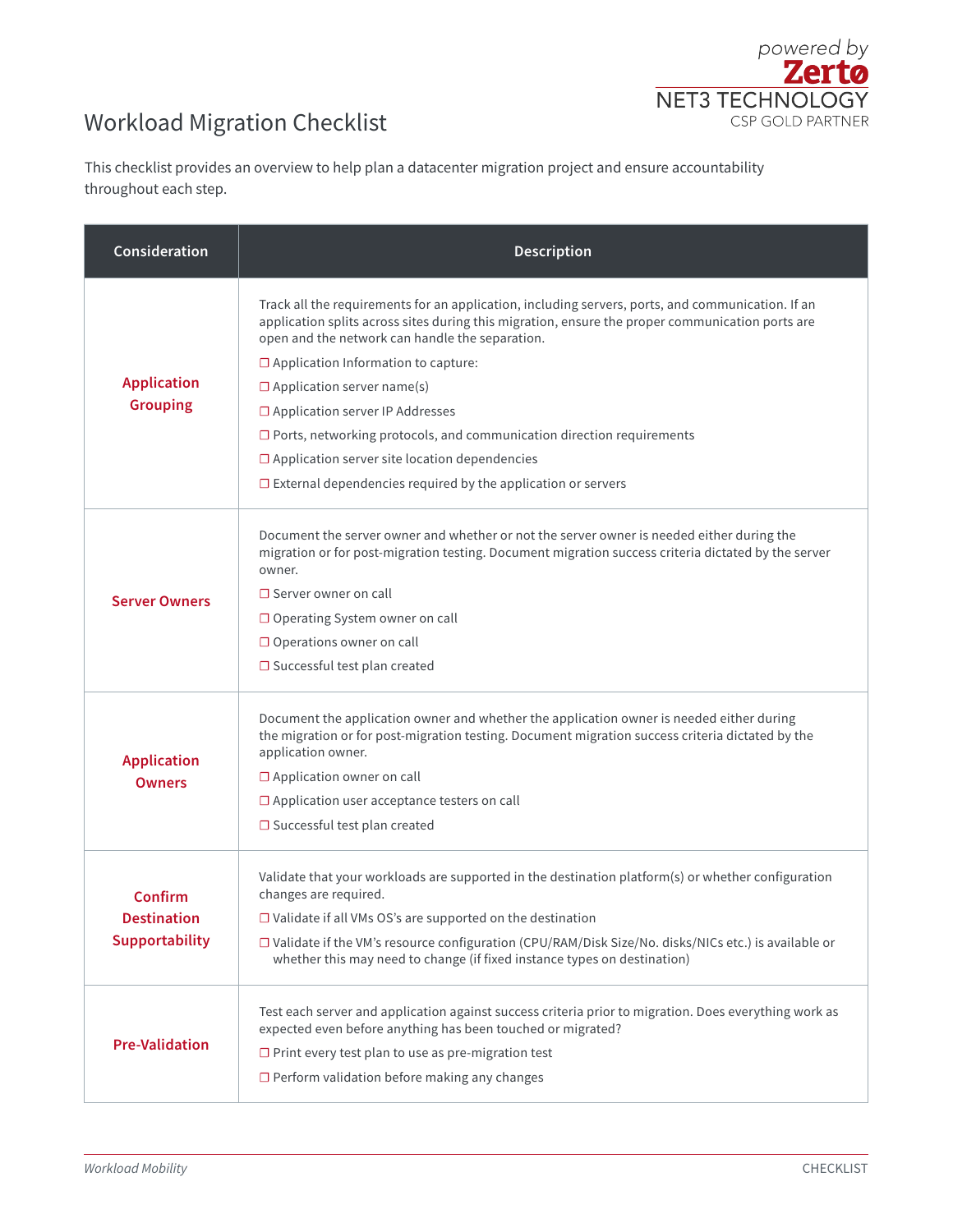

| Test in the<br><b>Destination</b>                                           | Test the full migration before the actual migration takes place. Document additional steps not tested<br>beforehand (such as external dependencies or networks).<br>$\Box$ Copy virtual machines and data to destination site<br>$\square$ Boot virtual machine in destination isolated/protected network to ensure no server conflicts<br>$\Box$ Test server and application functionality<br>$\Box$ Track everything that cannot be tested until live migration occurs                                                                                                                                                                                                                                                                                                                                                 |
|-----------------------------------------------------------------------------|--------------------------------------------------------------------------------------------------------------------------------------------------------------------------------------------------------------------------------------------------------------------------------------------------------------------------------------------------------------------------------------------------------------------------------------------------------------------------------------------------------------------------------------------------------------------------------------------------------------------------------------------------------------------------------------------------------------------------------------------------------------------------------------------------------------------------|
| <b>Qualify the</b><br><b>Planned</b><br><b>Migration</b><br><b>Schedule</b> | Document conflicting project or event schedules. Departments or application owners tend to dictate<br>the migration scheduling. Communicate the plan and adjust only when necessary.<br>$\square$ Notify end-users, application owners, server owners, etc. about the migration schedule and<br>planned downtime, giving time for valid rebuttals and rescheduling requests                                                                                                                                                                                                                                                                                                                                                                                                                                              |
| <b>Migration</b><br><b>Checklists and</b><br><b>Spreadsheets</b>            | Create and maintain pre- and post-migration checklists and spreadsheets. This should contain all of<br>the detail gathered.<br>$\Box$ Create migration checklist for overall plan<br>$\square$ Create migration checklist for complete step-by-step migration instructions; include screenshots<br>when necessary<br>$\Box$ Track all collected data and progress in a master list such as a spreadsheet                                                                                                                                                                                                                                                                                                                                                                                                                 |
| <b>Validation</b><br><b>Checklists</b>                                      | Create and maintain pre- and post-migration validation checklists to include full testing results and<br>sign-off, including network, server, and application functionality.<br>$\Box$ Create validation checklists with sign off for each step to ensure full completion and ease of<br>progress pass-off<br>$\square$ Use a checklist for every virtual machine, and update the overall checklist as necessary to cover<br>additional steps and ensure application dependencies are addressed together                                                                                                                                                                                                                                                                                                                 |
| <b>Moving the Data</b>                                                      | Understand how to move the data and expected downtime for each virtual machine or application.<br>$\Box$ Track each migration strategy for virtual machine migration, including how to move the data<br>$\square$ Test data movement to scope estimated data migration time required<br>$\square$ Test virtual machine and application downtime through the entire migration process and ensure<br>this aligns with SLAs, maintenance windows, and data movement strategy                                                                                                                                                                                                                                                                                                                                                |
| <b>Contingency</b><br><b>Plans</b>                                          | Create a back out or failback plan. Have a plan of actions for different scenarios that can negatively<br>affect or impede a successful migration. For example, understand how long testing can take place<br>(unsuccessfully) before rolling back. If a server must be rolled back to be rescheduled, do other<br>required virtual machines need to be rolled back as well? Is there a point when a virtual machine is<br>unable to roll back?<br>$\Box$ If a server migration is failing or having trouble, know the time needed to back out, and when to<br>execute a back out plan<br>$\Box$ Track dependencies that will impact the ability to failback any of the servers related to the entire<br>application migration<br>$\Box$ Document the party responsible for a decision on calling a back out or rollback |